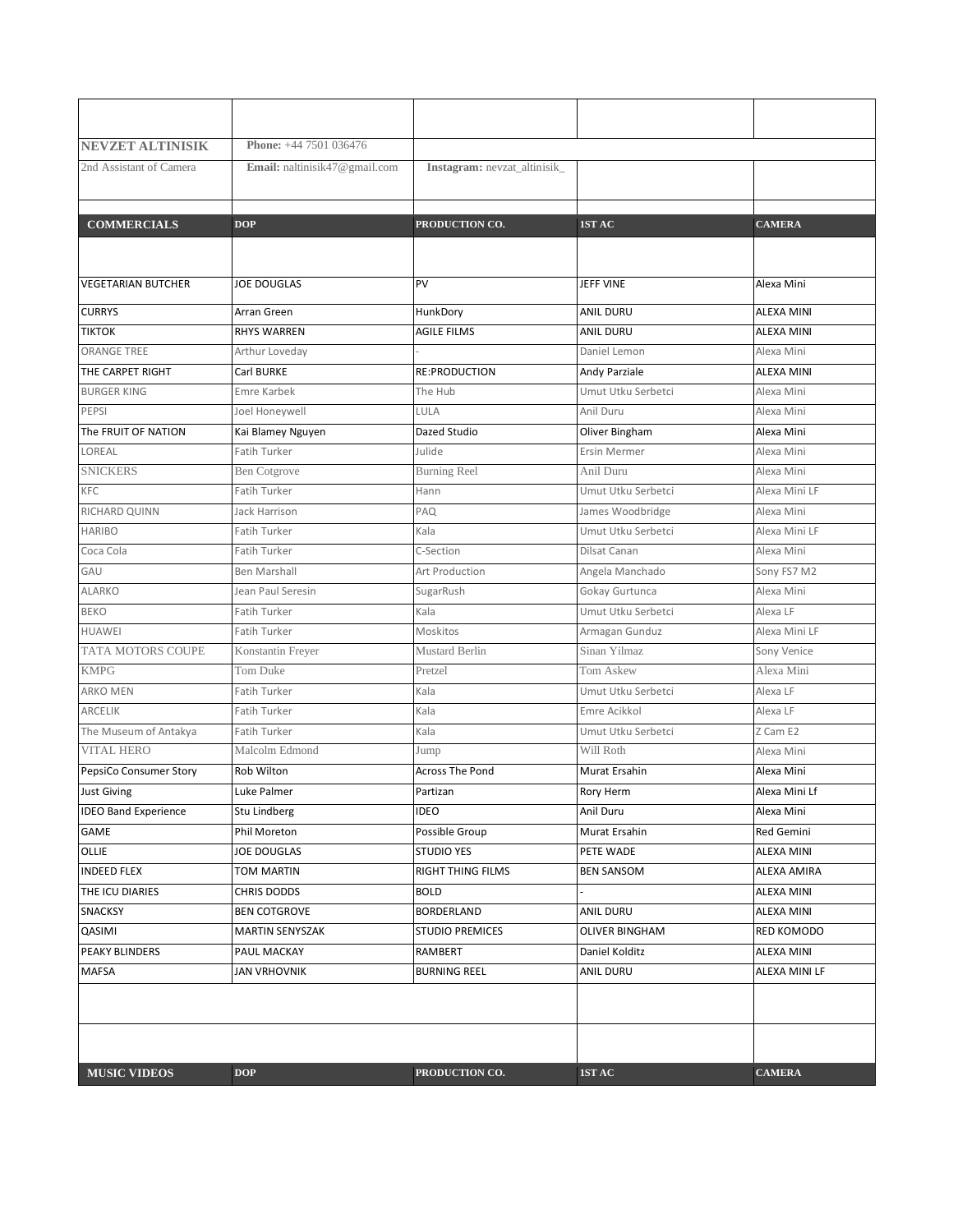| <b>KSI</b>                              | J.P. Garcia             | The Great Coat            | Deniz Yildiz          | Alexa Mini        |
|-----------------------------------------|-------------------------|---------------------------|-----------------------|-------------------|
| <b>AJ Tracev</b>                        | Sam Meyer               | Apple Music               | Daniel Deighton       | Alexa Mini        |
| <b>Stefflon Don x Ms Banks</b>          | Lorenzo Levrini         | Lula Idn                  | Anil Duru             | Alexa Mini        |
| Elvana Gjata x Capital T                | Emre Karbek             | Astronot                  | Umut Utku Serbetci    | Alexa Mini        |
| Venna & Knucks                          | Stephen Dunn            | 33BOUND                   | Anil Duru             | Arrifle x SR3     |
| DC x Dir. LX                            | Toby Leary              | The Greatcoat             | Deniz Yildiz          | Alexa Mini        |
| Tolani                                  | Murat Ersahin           | Fire on the Mountain      | Deniz Yildiz          | Red Epic          |
| Arrdee - 'Come & Go' &<br>'Early Hours' | Jomar A O'meally        | <b>Irrestible Studios</b> | Eve Carreno           | Sony Venice       |
| <b>Shuaib Rashed</b>                    | Fatih Turker            | Aspire                    | Umut Utku Serbetci    | Alexa Mini LF     |
| <b>Orlando Weeks</b>                    | Rik Burnell             | Dimension2                | Christopher Starkey   | Arrifle x SR3     |
| Namasanda                               | Sam Friend              | Shimmy                    | Murat Ersahin         | Alexa Mini        |
| <b>Kid Brunswick</b>                    | JP Garcia               | Dark Energy               | Deniz Yildiz          | Alexa Mini        |
| <b>Shuaib Rashed</b>                    | <b>Fatih Turker</b>     | Aspire                    | Dilsat Canan          | Alexa LF          |
| Yahya                                   | Emre Karbek             | Vira                      | Umut Utku Serbetci    | Red Epic          |
| <b>WHITE LIES</b>                       | <b>DAVE PIMM</b>        | <b>OB MANAGEMENT</b>      | <b>ANIL DURU</b>      | <b>ALEXA MINI</b> |
|                                         |                         |                           |                       |                   |
| <b>FEATURES</b>                         | <b>DOP</b>              | PRODUCTION CO.            | 1 <sup>ST</sup> AC    | <b>CAMERA</b>     |
|                                         |                         |                           |                       |                   |
|                                         |                         |                           |                       |                   |
| <b>When She Saw</b>                     | Vicken Jilikian         | Active Media              | Joseph Anty           | Alexa Mini        |
| <b>Back From 2038</b>                   | <b>Tamer Ramzy</b>      | M Film                    | Maichael Osama        | Alexa Mini        |
| Sheata 2016                             | <b>Fatih Turker</b>     | A & Z Media               | Dilsat Canan          | Alexa Mini        |
| <b>DAYI</b>                             | Turksoy Golebeyi        | Bayraktar                 | Dogac Tuncel          | Alexa Mini        |
| Hounded                                 | Martyna Knitter         | <b>HOUNDED FILM</b>       | Adam Shaikh           | Red Gemini        |
| SILENT WITNESS (DAILY)                  | <b>TOBY MOORE</b>       | <b>BBC</b>                | <b>RORY HERN</b>      | <b>ALEXA MINI</b> |
| Can You Hear Me?                        | <b>AUGUST JAKOBSSON</b> |                           | Rushil Choudhary      | Alexa Mini        |
|                                         |                         |                           |                       |                   |
| <b>SHORT FILMS</b>                      | <b>DOP</b>              | PRODUCTION CO.            |                       |                   |
| <b>The Big Ears</b>                     | Alistair Little         | Guy Lindley               | Deniz Yildiz          | ALEXA AMIRA       |
| Revelations                             | Amelia Hazlerigg        | Hungry Man                | Deniz Yildiz          | Alexa Mini LF     |
| The Bus Girl                            | Nick Cooke              | <b>EMU Films</b>          | <b>Bradley Stearn</b> | Xaomi 8k          |
| <b>FLOWERS</b>                          | Olan Collardy           | Agile Films               | Oliver Bingham        | GH-6              |
| Chairs                                  | Richard Bell            | Sunset Aperture           | Laura Van De Hel      | Alexa Mini LF     |
| I LOVE YOU I HATE YOU                   | <b>MATTIAS RUDH</b>     | PULSE FILMS               | RUPERT HORNSTEIN      | ARRICAM LT        |
| LAPSE                                   | <b>SIMON PLUNKET</b>    |                           | <b>MATT FARANT</b>    | ALEXA MINI        |

| <b>LIVE EVENTS</b> | <b>OPERATOR</b>                              | <b>PRODUCTION CO.</b> |  |
|--------------------|----------------------------------------------|-----------------------|--|
|                    |                                              |                       |  |
| ABBA VOYAGE        | JOHN CLARKE& JEFF VINE 1 <sup>ST</sup><br>АC | <b>STEAM</b>          |  |